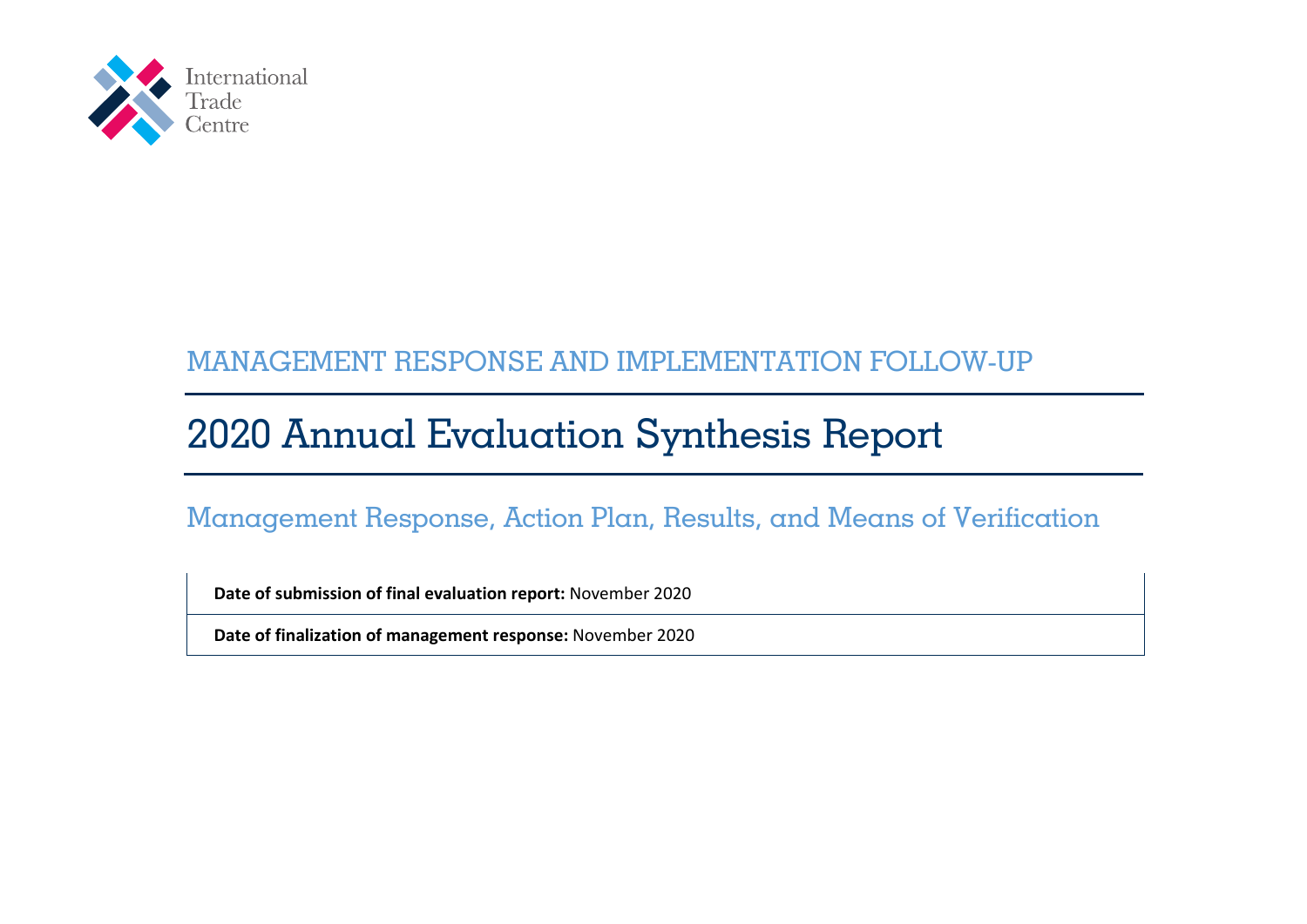### **Recommendation No. 1: Mainstream Sustainable Development good practices** (a) Fully mainstream ITC expertise and good practices in the area of gender and equity into project planning and management arrangements for the entire portfolio, where applicable and, (b) Use the learnings, processes and tools acquired through the above-mentioned exercise, to mainstream expertise and good practices in other Sustainable Development dimensions Drafting of response assigned to: DEI, Anders Aeroe and PDTF, Stephan Blanc **Management Response and Justification:** The recommendation is: Mainstreaming gender equity as well as other dimensions of sustainable development are central to ITC's intervention model. ITC has consistently ranked very highly in the UN-SWAP, a benchmarking system applied across all UN agencies to ensure their ongoing focus on gender equality. In the course of 2019 the "ITC Mainstreaming Guide" for project managers was developed by a working group of ITC experts in different mainstreaming areas (gender, youth, green growth and social responsibility). This guide was completed in Q4 2019 and rolled out subsequently through: - trainings for ITC project managers, an updated Executive Director bulletin outlining how mainstreaming is to be integrated into ITC's project development process and requesting all ITC to adhere to the mainstreaming effort and procedures, - the development of mainstreaming markers enabling ITC to measure progress on mainstreaming in the different areas, - the establishment of a team of mainstreaming focal points, whose role is to provide expert guidance to project managers in the project development process. The roll-out is ongoing with all new projects integrating the mainstreaming areas into their logframes and theories of change. Going forward, ITC will further implement mainstreaming actions at the corporate level. 2022 will mark the beginning of the new strategic plan for ITC. In this regard, ITC has already started to review how its corporate results framework will integrate and measure different mainstreaming perspectives. a) Gender equity is one of the mainstreaming areas which ITC is currently rolling out. Beyond the corporate outcome indicators, which provide one tool to measure gender equity in ITC projects, the ITC SheTrades team contributed to the development of gender mainstreaming guidelines that are part of the ITC mainstreaming guide. Through this, project managers receive dedicated guidance on Accepted: x Partially accepted: Rejected: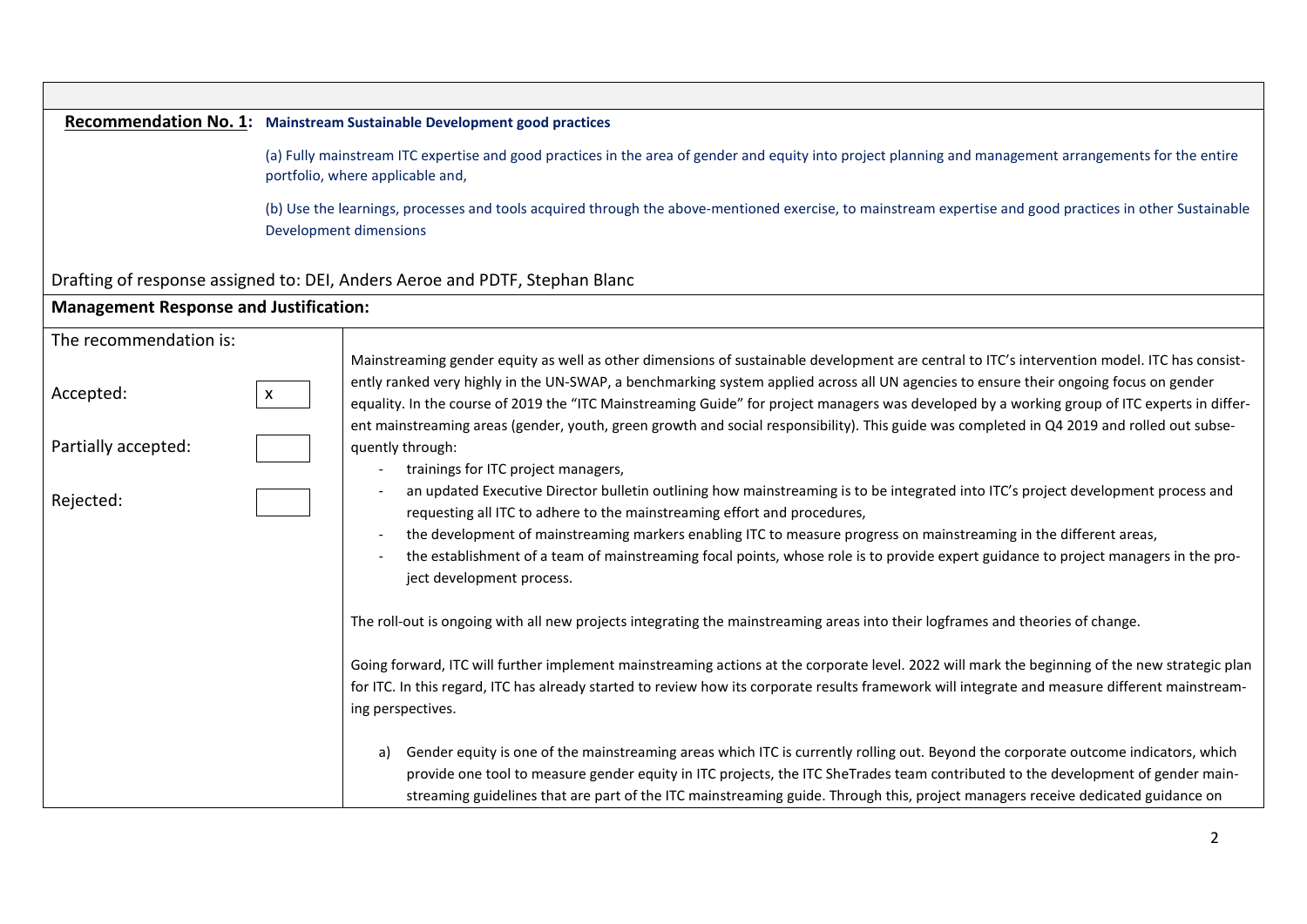| different aspects of gender equity and how they could be addressed and measured in ITC projects. Recently, different new projects                                                                                                                                                                                                                                                                                                                                                                                                                                                                                                                                                                                                                                                                                                                                                                                                                                                    |
|--------------------------------------------------------------------------------------------------------------------------------------------------------------------------------------------------------------------------------------------------------------------------------------------------------------------------------------------------------------------------------------------------------------------------------------------------------------------------------------------------------------------------------------------------------------------------------------------------------------------------------------------------------------------------------------------------------------------------------------------------------------------------------------------------------------------------------------------------------------------------------------------------------------------------------------------------------------------------------------|
| have integrated a strong focus on gender and equity, where project managers were required to consider these aspects and their im-                                                                                                                                                                                                                                                                                                                                                                                                                                                                                                                                                                                                                                                                                                                                                                                                                                                    |
| pact on project development and implementation. The recent development of ARISE + projects in Asia illustrate this increased focus.                                                                                                                                                                                                                                                                                                                                                                                                                                                                                                                                                                                                                                                                                                                                                                                                                                                  |
| Regarding other dimensions of sustainable development, ITC is focusing on youth, green growth and social responsibility as part of its<br>b)<br>mainstreaming efforts. For these, the collection of learning and development of tools is continuously ongoing. In the area of youth, ITC<br>is increasingly integrating youth support mechanisms into its projects as well as measuring outcomes on a programme level. Similar to<br>the gender outcome indicator, ITC is measuring how it supports youth across all its projects. In the area of green growth, ITC just ap-<br>proved a new, ambitious strategy for how ITC supports the greening of the global economy in its projects. This strategy identifies a<br>theory of change for ITC interventions as well as different opportunities to further support ITC beneficiaries with related tools and<br>approaches based on the lessons learnt from previous projects. The implementation of the strategy has just started. |
| In the area of social responsibility, the ILO declaration on fundamental rights and principles at work serves as ITC's guiding principles<br>for project implementation.                                                                                                                                                                                                                                                                                                                                                                                                                                                                                                                                                                                                                                                                                                                                                                                                             |
| Based on the lessons learnt from the current roll-out of the mainstreaming guidelines, ITC may further update and fine-tune its ap-<br>proach, as well as develop further tools and approaches to support sustainable development.                                                                                                                                                                                                                                                                                                                                                                                                                                                                                                                                                                                                                                                                                                                                                   |
|                                                                                                                                                                                                                                                                                                                                                                                                                                                                                                                                                                                                                                                                                                                                                                                                                                                                                                                                                                                      |

## **Action Plan and Responsibilities:**

| <b>Actions:</b>                                                      | <b>Expected Result and means of verifi-</b>                                                                                                                                                                                                                                                          | Responsible                                                                                        | Contributing*                                                                                                            | Implementation | <b>Remarks</b>                                                                                                                              |
|----------------------------------------------------------------------|------------------------------------------------------------------------------------------------------------------------------------------------------------------------------------------------------------------------------------------------------------------------------------------------------|----------------------------------------------------------------------------------------------------|--------------------------------------------------------------------------------------------------------------------------|----------------|---------------------------------------------------------------------------------------------------------------------------------------------|
|                                                                      | cation                                                                                                                                                                                                                                                                                               | office or part-                                                                                    | Section(s) or                                                                                                            | deadline       |                                                                                                                                             |
|                                                                      |                                                                                                                                                                                                                                                                                                      | ner                                                                                                | partner(s)                                                                                                               |                |                                                                                                                                             |
| Continuous roll-out of ITC Main-<br>streaming Guidelines             | Expected result:<br>All ITC project managers know how to apply<br>ITC's mainstreaming guidelines and imple-<br>ment them in their projects<br>Means of verification:<br>ITC's mainstreaming markers show high<br>mainstreaming levels; project evaluations<br>prove increase action on mainstreaming | Project manag-<br>ers, Project De-<br>sign Taskforce<br>(PDTF), main-<br>streaming focal<br>points | SPPG, SheTrades,<br>T4SD, Green2Com-<br>pete, Youth &<br>Trade programme,<br><b>Poor Communities</b><br>&Trade programme | 12/2021        | Assumption: Sufficient re-<br>sources are available to pro-<br>vide all the support that pro-<br>ject managers require for<br>mainstreaming |
| Regular review of gender main-<br>1.2<br>streaming marker (and other | Expected result:                                                                                                                                                                                                                                                                                     | <b>PDTF</b>                                                                                        | <b>SPPG</b>                                                                                                              | 12/2021        | Assumption: Project Manag-<br>ers follow mainstreaming                                                                                      |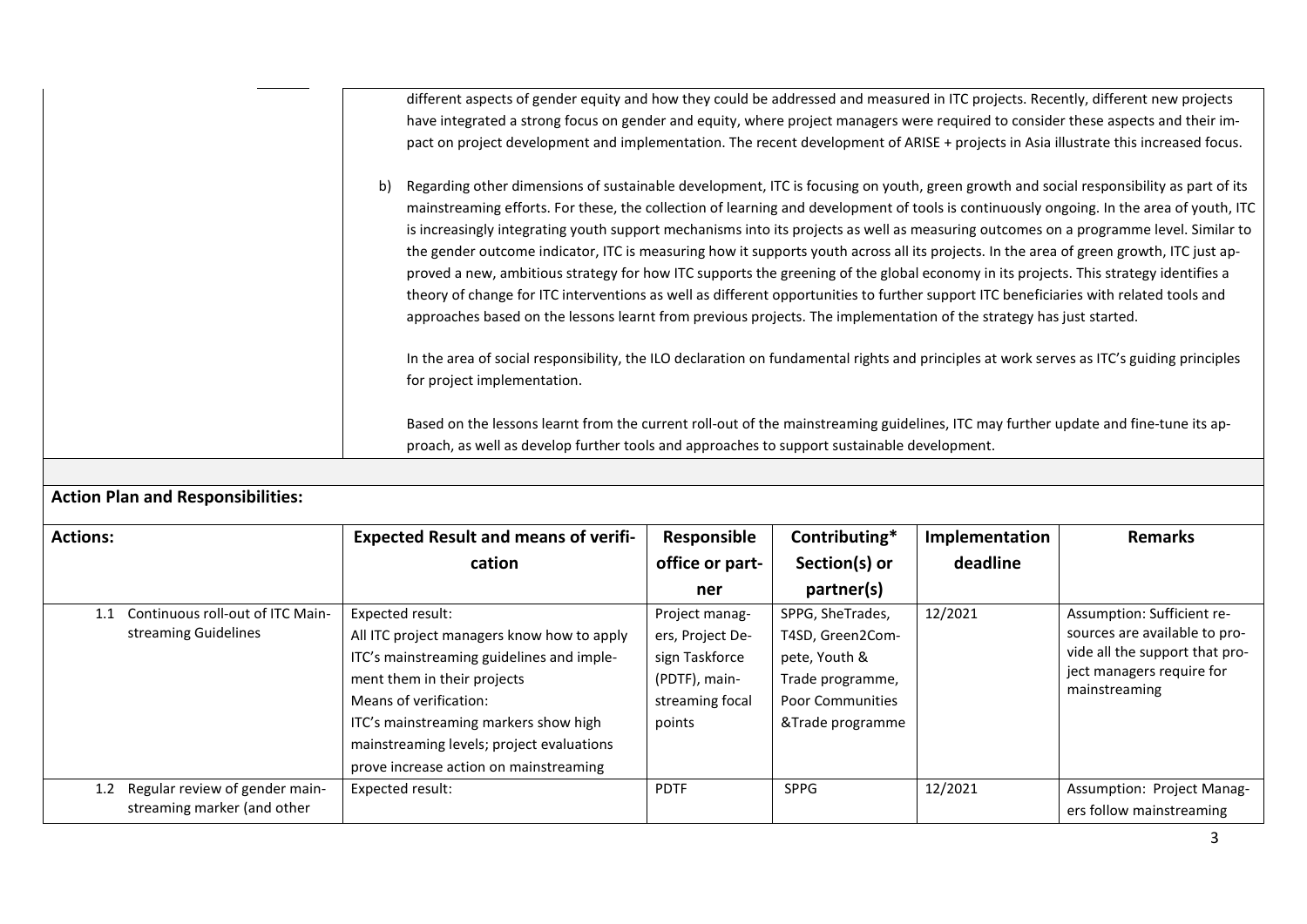| mainstreaming markers) by                         | Management is aware of the mainstreaming     |                   |                       |         | guidelines to select and jus- |
|---------------------------------------------------|----------------------------------------------|-------------------|-----------------------|---------|-------------------------------|
| management                                        | status in the ITC project portfolio and can  |                   |                       |         | tify mainstreaming markers    |
|                                                   | take related actions in case of lack of pro- |                   |                       |         |                               |
|                                                   | gress                                        |                   |                       |         |                               |
|                                                   | Means of verification:                       |                   |                       |         |                               |
|                                                   | Review of mainstreaming markers part of      |                   |                       |         |                               |
|                                                   | SMC agenda (together with regular updates    |                   |                       |         |                               |
|                                                   | from PDTF)                                   |                   |                       |         |                               |
| Develop new tools and ap-<br>1.3                  | Expected result:                             | SheTrades, T4SD,  | PDTF, SPPG, other     | 12/2022 | Assumption:                   |
| proaches for mainstreaming                        | Project managers can apply tools and ap-     | Green2Compete,    | ITC sections as rele- |         | Sufficient budget and human   |
| gender and other sustainable                      | proaches as part of their projects           | Youth & Trade     | vant                  |         | resources available to de-    |
| development dimensions based<br>on project demand | Means of verification:                       | programme,        |                       |         | velop new tools and ap-       |
|                                                   | New tools are understood and available to    | Poor Communi-     |                       |         | proaches and train staff on   |
|                                                   | staff                                        | ties & Trade pro- |                       |         | their use                     |
|                                                   |                                              | gramme            |                       |         |                               |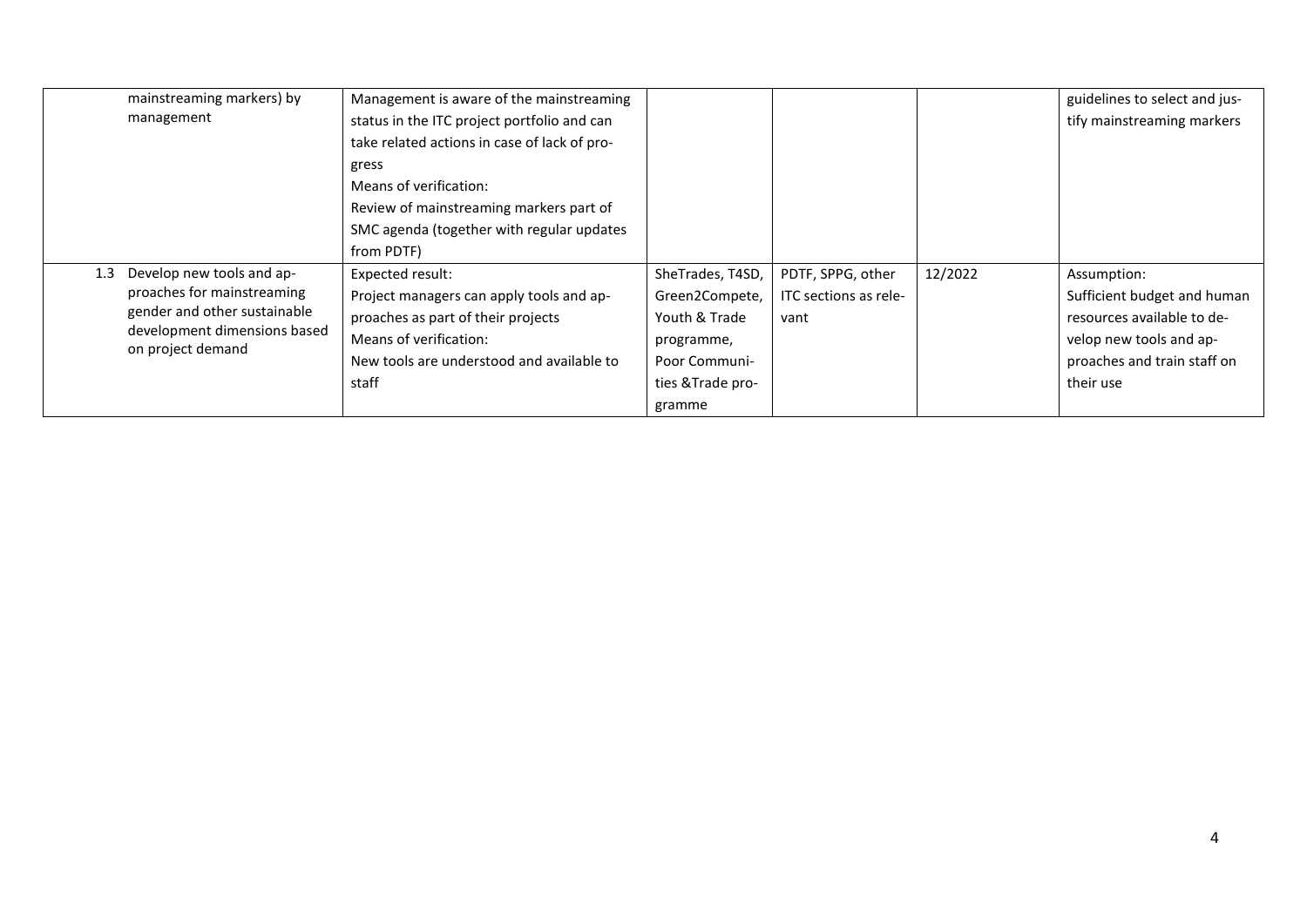#### **Recommendation No. 2: Enhance the capacity to utilize theories of change:**

(a) Develop the ITC Results Framework into a more detailed Theory of Change for the next ITC Strategic Plan and,

(b) Increase Project Managers' capacity to utilize the 'Theory of Change' tool to be more results-focused and improve results monitoring and information collection about attributable changes in complex project environments.

Drafting of response assigned to: SPPG, Iris Hauswirth and PDTF, Stephan Blanc

#### **Management Response and Justification:**

| The recommendation is: |              |                                                                                                                                                                                                                                                                                                                                                                                                                                                                                                                                                                                                                                           |
|------------------------|--------------|-------------------------------------------------------------------------------------------------------------------------------------------------------------------------------------------------------------------------------------------------------------------------------------------------------------------------------------------------------------------------------------------------------------------------------------------------------------------------------------------------------------------------------------------------------------------------------------------------------------------------------------------|
| Accepted:              | $\mathsf{X}$ | The ITC Results framework was developed following the definition of ITC's 6 focus areas and 15 programme in 2015-2016. It is organised by the<br>actors that ITC aims to influence in order to increase the international competitiveness of MSMEs. Intermediate outcomes are based on the<br>behavioural change model that moves from increasing development partners' awareness, increasing their knowledge and skills, supporting<br>groups to develop action plans, and find consensus to enabling partners to take action.                                                                                                           |
| Partially accepted:    |              | The ITC Results framework is illustrated in the AESR 2020 (page 4) and provides the model on which all ITC technical assistance projects are<br>developed.                                                                                                                                                                                                                                                                                                                                                                                                                                                                                |
| Rejected:              |              | Each ITC project is anchored in the ITC results framework, and connected directly through corporate results indicators. All ITC projects develop<br>a results chain and a logical framework. These two tools are the result of a thorough and collaborative project development process within ITC,<br>managed and supported by the Project Design Taskforce (PDTF) together with ITC Project Managers. Each project's results chain and logical<br>framework matrix illustrate the change model that will be put in place by that project and show how and why the desired goals can be reached<br>by the project team and stakeholders. |
|                        |              | Development aid initiatives, and particularly trade development projects, interchangeably refer to theories of change, logical frameworks and<br>result chains to illustrate the sequence of events that are expected to lead to a particular desired outcome. ITC uses these three models, priori-<br>tising logframes and results chains that are developed for all projects. These approaches are also complementary and the result of a consulta-<br>tive process bringing together a large number of stakeholders involved in ITC's projects development.                                                                            |
|                        |              | All ITC technical assistance projects illustrate their approach through such tools, and the ITC project documents' narrative provide additional<br>elements illustrating how the projects will lead to the achievement of development objectives and sustainable results.                                                                                                                                                                                                                                                                                                                                                                 |
|                        |              | There is always room for improvement, and ITC will re-visit its corporate results framework in the course of preparing the next Strategic Plan<br>(2022-2025). Based on the learning from the implementation of ITC's 15 programmes, and from the work undertaken on mainstreaming ITC's                                                                                                                                                                                                                                                                                                                                                  |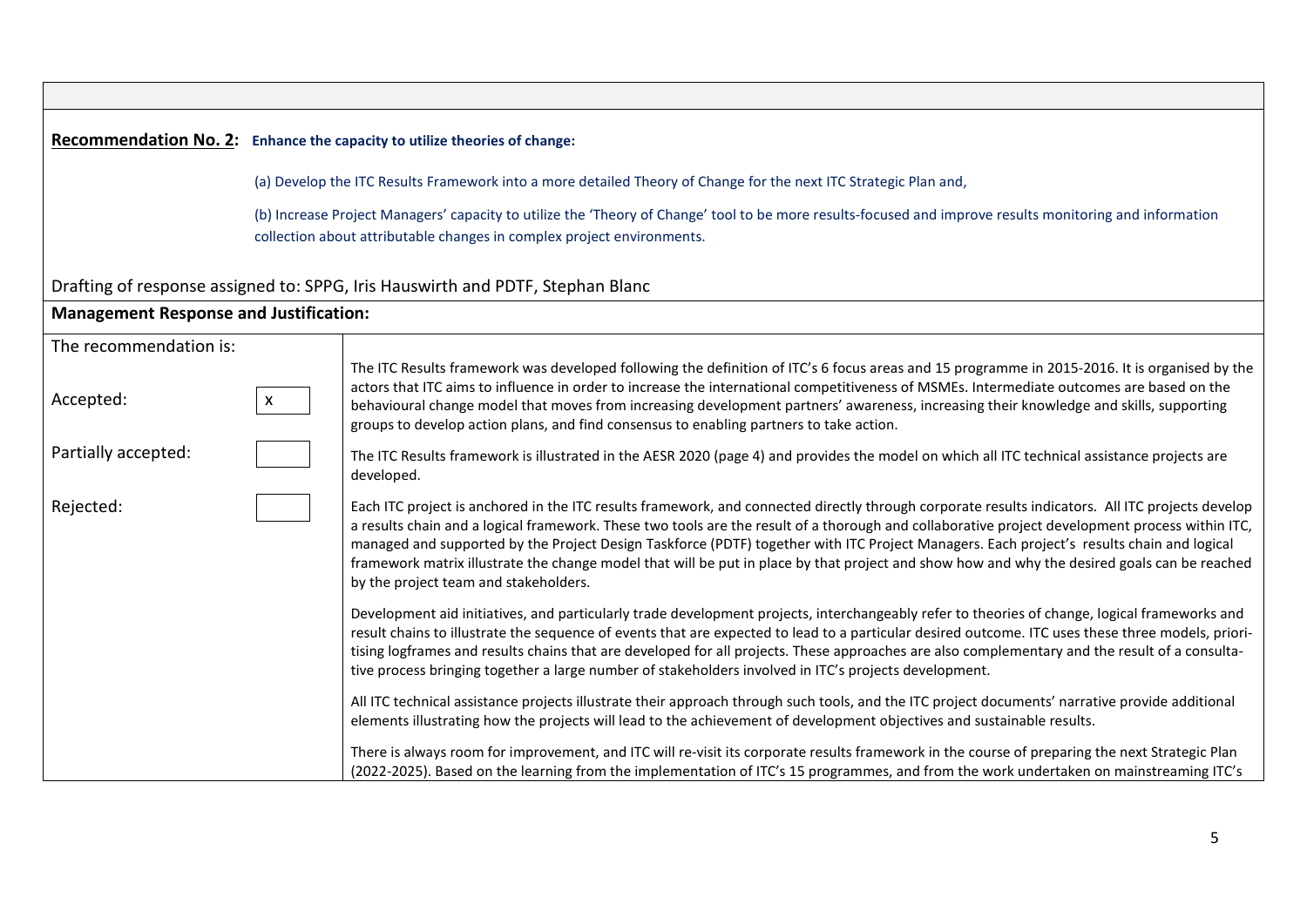|                                               | focus on inclusive and sustainable dimensions, the Theory of Change, in particular the interconnections between the different pillars of the<br>results framework, will be articulated in more detail.<br>ITC is also dedicated to the continuous improvement of staff skills. 'Theory of change' is a tool that has gained more prominence in recent<br>years as an addition to development practitioners' toolkit. ITC recognizes the value that the tool can bring to stakeholder discussions, manage-<br>ment and monitoring, and will offer training opportunities for staff to take full advantage of the tool in their specific project contexts. |                    |                          |                |                                 |  |  |
|-----------------------------------------------|----------------------------------------------------------------------------------------------------------------------------------------------------------------------------------------------------------------------------------------------------------------------------------------------------------------------------------------------------------------------------------------------------------------------------------------------------------------------------------------------------------------------------------------------------------------------------------------------------------------------------------------------------------|--------------------|--------------------------|----------------|---------------------------------|--|--|
| <b>Action Plan and Responsibilities:</b>      |                                                                                                                                                                                                                                                                                                                                                                                                                                                                                                                                                                                                                                                          |                    |                          |                |                                 |  |  |
|                                               |                                                                                                                                                                                                                                                                                                                                                                                                                                                                                                                                                                                                                                                          |                    |                          |                |                                 |  |  |
| <b>Actions:</b>                               | <b>Expected Result and means of verifi-</b>                                                                                                                                                                                                                                                                                                                                                                                                                                                                                                                                                                                                              | Responsible        | Contributing*            | Implementation | <b>Remarks</b>                  |  |  |
|                                               | cation                                                                                                                                                                                                                                                                                                                                                                                                                                                                                                                                                                                                                                                   | office or part-    | Section(s) or            | deadline       |                                 |  |  |
|                                               |                                                                                                                                                                                                                                                                                                                                                                                                                                                                                                                                                                                                                                                          | ner                | partner(s)               |                |                                 |  |  |
| 2.1 Review of ITC's results framework and its | New Strategic Plan 2022-2025 developed and                                                                                                                                                                                                                                                                                                                                                                                                                                                                                                                                                                                                               | <b>SPPG</b>        | <b>All ITC Divisions</b> | 12/2021        |                                 |  |  |
| visualisation in the format of a theory of    | endorsed, including a well-articulated and                                                                                                                                                                                                                                                                                                                                                                                                                                                                                                                                                                                                               |                    | particularly Pro-        |                |                                 |  |  |
| change in the course of the preparation of    | visualized theory of change.                                                                                                                                                                                                                                                                                                                                                                                                                                                                                                                                                                                                                             |                    | gramme Managers,         |                |                                 |  |  |
| ITC's Strategic Plan 2022-2025                |                                                                                                                                                                                                                                                                                                                                                                                                                                                                                                                                                                                                                                                          |                    | <b>PDTF</b>              |                |                                 |  |  |
| 2.2 Enhance Project Managers' capacity to     | Identify relevant experts to customize a                                                                                                                                                                                                                                                                                                                                                                                                                                                                                                                                                                                                                 | <b>PDTF - SPPG</b> |                          | 12/2021        | Availability of relevant train- |  |  |
| develop project-level theories of change and  | training module on theory of change. Train                                                                                                                                                                                                                                                                                                                                                                                                                                                                                                                                                                                                               |                    |                          |                | ers with good understanding     |  |  |
| use them for monitoring and management.       | relevant staff.                                                                                                                                                                                                                                                                                                                                                                                                                                                                                                                                                                                                                                          |                    |                          |                | of ITC's projects and ITC's     |  |  |
|                                               |                                                                                                                                                                                                                                                                                                                                                                                                                                                                                                                                                                                                                                                          |                    |                          |                | new corporate results frame-    |  |  |
|                                               |                                                                                                                                                                                                                                                                                                                                                                                                                                                                                                                                                                                                                                                          |                    |                          |                | work                            |  |  |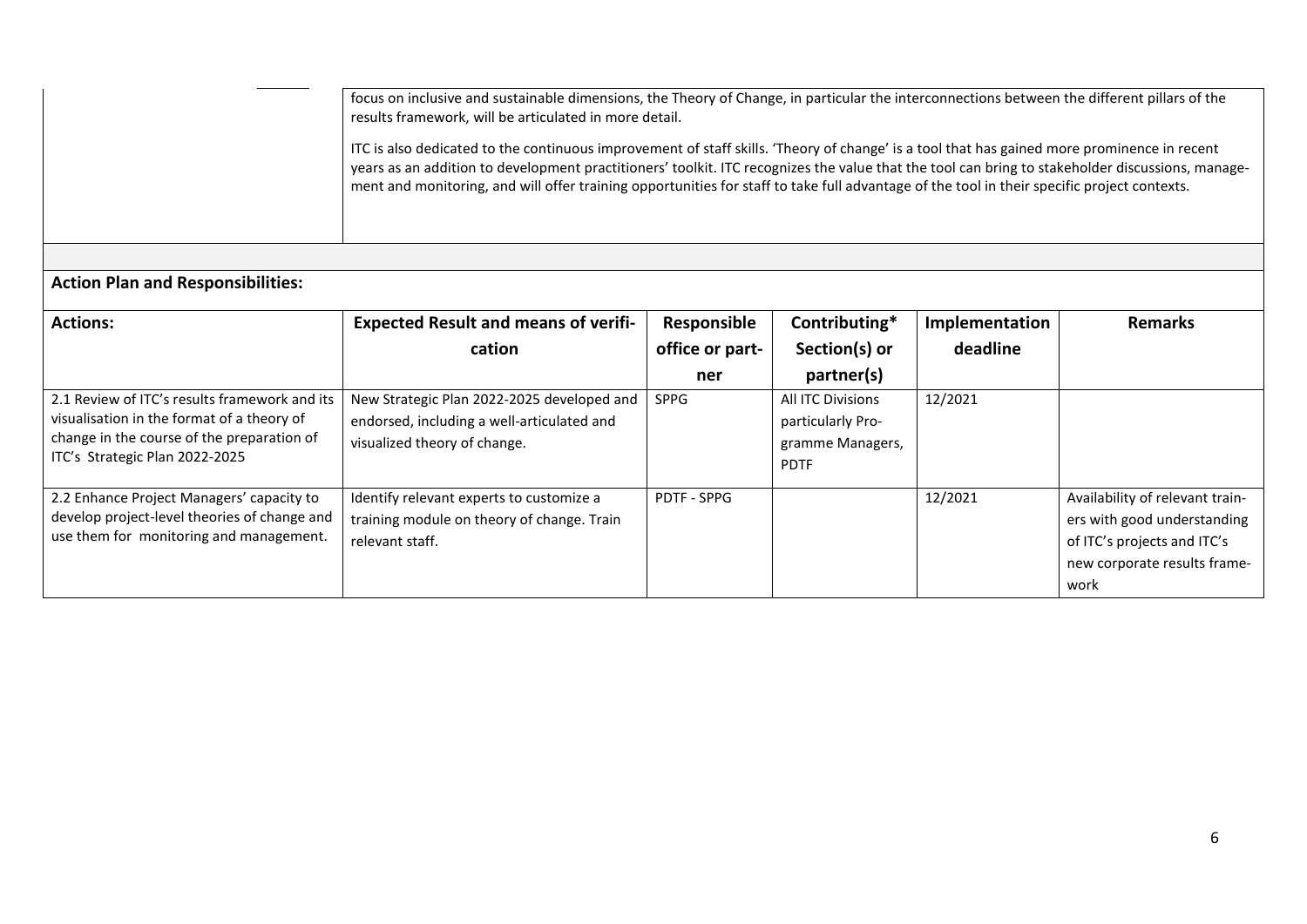| Recommendation No. 3: Enhance simplification, harmonization and effectiveness of the M&E corporate system:<br>Conduct an assessment of the M&E practices across ITC project portfolio to serve results-focused project management, learning and accountability and to<br>enhance the simplification, harmonization and effectiveness of the M&E corporate system |                                                                                                                                                                                                                                                                                                                                                                                                                                                                                                                                                                                                                                                                                                                                                                                                                                                                                                                                                                                                                                                                                                                                                                                                                                                                                                                                                                                                                                                                                                                                                                                                                                                                                                                                                                                                                                           |                                |                                |                            |                |  |  |
|------------------------------------------------------------------------------------------------------------------------------------------------------------------------------------------------------------------------------------------------------------------------------------------------------------------------------------------------------------------|-------------------------------------------------------------------------------------------------------------------------------------------------------------------------------------------------------------------------------------------------------------------------------------------------------------------------------------------------------------------------------------------------------------------------------------------------------------------------------------------------------------------------------------------------------------------------------------------------------------------------------------------------------------------------------------------------------------------------------------------------------------------------------------------------------------------------------------------------------------------------------------------------------------------------------------------------------------------------------------------------------------------------------------------------------------------------------------------------------------------------------------------------------------------------------------------------------------------------------------------------------------------------------------------------------------------------------------------------------------------------------------------------------------------------------------------------------------------------------------------------------------------------------------------------------------------------------------------------------------------------------------------------------------------------------------------------------------------------------------------------------------------------------------------------------------------------------------------|--------------------------------|--------------------------------|----------------------------|----------------|--|--|
| Drafting of response assigned to: SPPG, Iris Hauswirth and PDTF, Stephan Blanc                                                                                                                                                                                                                                                                                   |                                                                                                                                                                                                                                                                                                                                                                                                                                                                                                                                                                                                                                                                                                                                                                                                                                                                                                                                                                                                                                                                                                                                                                                                                                                                                                                                                                                                                                                                                                                                                                                                                                                                                                                                                                                                                                           |                                |                                |                            |                |  |  |
| <b>Management Response and Justification:</b>                                                                                                                                                                                                                                                                                                                    |                                                                                                                                                                                                                                                                                                                                                                                                                                                                                                                                                                                                                                                                                                                                                                                                                                                                                                                                                                                                                                                                                                                                                                                                                                                                                                                                                                                                                                                                                                                                                                                                                                                                                                                                                                                                                                           |                                |                                |                            |                |  |  |
| The recommendation is:<br>Accepted:<br>X<br>Partially accepted:<br>Rejected:                                                                                                                                                                                                                                                                                     | ITC has built its Results-based Management practices, including M&E practices, over the last decade. The organization has functioning systems<br>and processes throughout the project cycle. At the design stage, each project team can draw on the technical expertise of the ITC Project De-<br>sign Taskforce, and each project plan has to undergo a thorough quality approval process. One aspect of the quality control is to assure the<br>quality of the project logframe, its alignment with corporate objectives and indicators, and the specification of feasible 'means of verification'.<br>During project implementation, projects report on a quarterly basis on their results progress. Each project also undergoes mid-term and final<br>evaluations, at a minimum in form of a self-evaluation – the project completion report. The corporate M&E system is supported by ITC's 'pro-<br>ject portal', a software that supports the documentation of the whole project portfolio, data extraction and analysis. The organization reports<br>regularly to external stakeholders, and publishes its project portfolio according to IATI standards.<br>While ITC has been recognized for its good RBM, the organization is ambitious to stay ahead of the curve. Technology is changing and enables<br>new ways of results data collection. Project environments are changing, with more interventions taking place in regions that are difficult to<br>access - even before the COVID-19 restrictions. ITC also works increasingly with implementing partners in the field. It is therefore recognized<br>and accepted that knowledge sharing about good M&E practices among ITC staff is vital, as well as the ongoing improvement of tools that sup-<br>port baseline data collection, progress and results assessments. |                                |                                |                            |                |  |  |
|                                                                                                                                                                                                                                                                                                                                                                  |                                                                                                                                                                                                                                                                                                                                                                                                                                                                                                                                                                                                                                                                                                                                                                                                                                                                                                                                                                                                                                                                                                                                                                                                                                                                                                                                                                                                                                                                                                                                                                                                                                                                                                                                                                                                                                           |                                |                                |                            |                |  |  |
| <b>Action Plan and Responsibilities:</b>                                                                                                                                                                                                                                                                                                                         |                                                                                                                                                                                                                                                                                                                                                                                                                                                                                                                                                                                                                                                                                                                                                                                                                                                                                                                                                                                                                                                                                                                                                                                                                                                                                                                                                                                                                                                                                                                                                                                                                                                                                                                                                                                                                                           |                                |                                |                            |                |  |  |
| <b>Actions:</b>                                                                                                                                                                                                                                                                                                                                                  | <b>Expected Result and means of verifi-</b><br>cation                                                                                                                                                                                                                                                                                                                                                                                                                                                                                                                                                                                                                                                                                                                                                                                                                                                                                                                                                                                                                                                                                                                                                                                                                                                                                                                                                                                                                                                                                                                                                                                                                                                                                                                                                                                     | Responsible<br>office or part- | Contributing*<br>Section(s) or | Implementation<br>deadline | <b>Remarks</b> |  |  |
|                                                                                                                                                                                                                                                                                                                                                                  |                                                                                                                                                                                                                                                                                                                                                                                                                                                                                                                                                                                                                                                                                                                                                                                                                                                                                                                                                                                                                                                                                                                                                                                                                                                                                                                                                                                                                                                                                                                                                                                                                                                                                                                                                                                                                                           | ner                            | partner(s)                     |                            |                |  |  |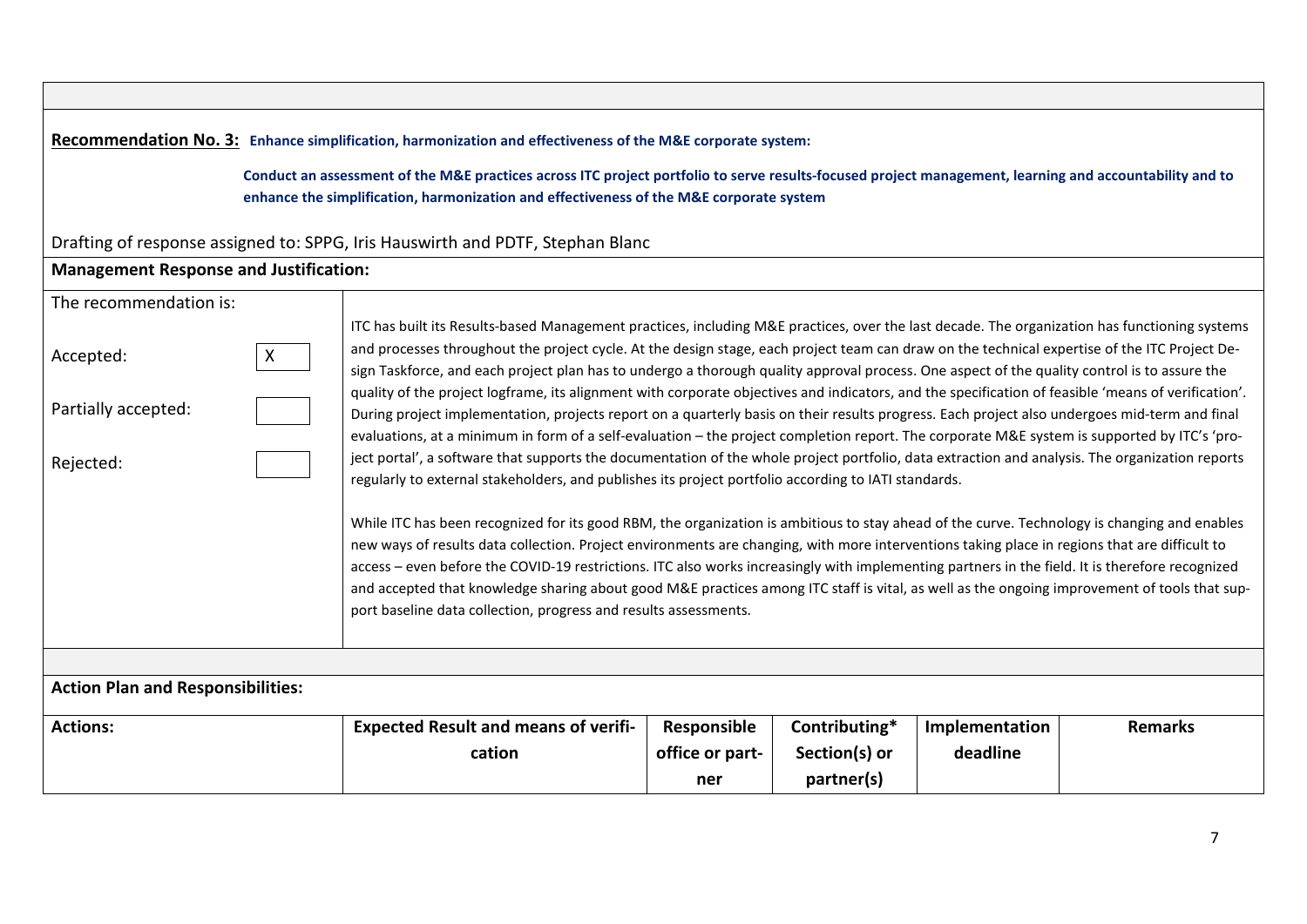| 3.1 Complete the ongoing IEU review of best<br>monitoring practices in selected ITC pro-<br>jects, and spread the results | ITC M&E project practices report finalized<br>and published.<br>IEU Presentation of good practice at ITC Divi-<br>sion learning days.                                                           | <b>IEU</b> | <b>SPPG</b>                                         | 03/2021 |                                                                                                                                                                                                              |
|---------------------------------------------------------------------------------------------------------------------------|-------------------------------------------------------------------------------------------------------------------------------------------------------------------------------------------------|------------|-----------------------------------------------------|---------|--------------------------------------------------------------------------------------------------------------------------------------------------------------------------------------------------------------|
| 3.2 Complete the ongoing IEU Monitoring<br>and Evaluation Capacity Assessment                                             | Assessment report with a menu of action rec-<br>ommendations finalized.<br>ITC management decisions on the selected<br>action plan.                                                             | IEU / SPPG | PDTF, M&E review<br>panel                           | 02/2021 | Assumption: Some of the<br>recommended actions are<br>considered feasible and use-<br>ful.                                                                                                                   |
| 3.3 Continue the implementation of the ITC<br>corporate data management strategy                                          | ITC harmonized base-line data collection tool<br>ready for use<br>ITC single-sign-on facility implemented across<br>all service areas<br>Automated reporting on corporate indicators<br>enabled | SPPG/ITS   | all other ITC sec-<br>tions that own da-<br>tabases | 12/2022 | Assumption: sufficient availa-<br>bility of staff-time to com-<br>plete the numerous data<br>alignment projects and data<br>categorization projects that<br>are all required to achieve<br>the end-products. |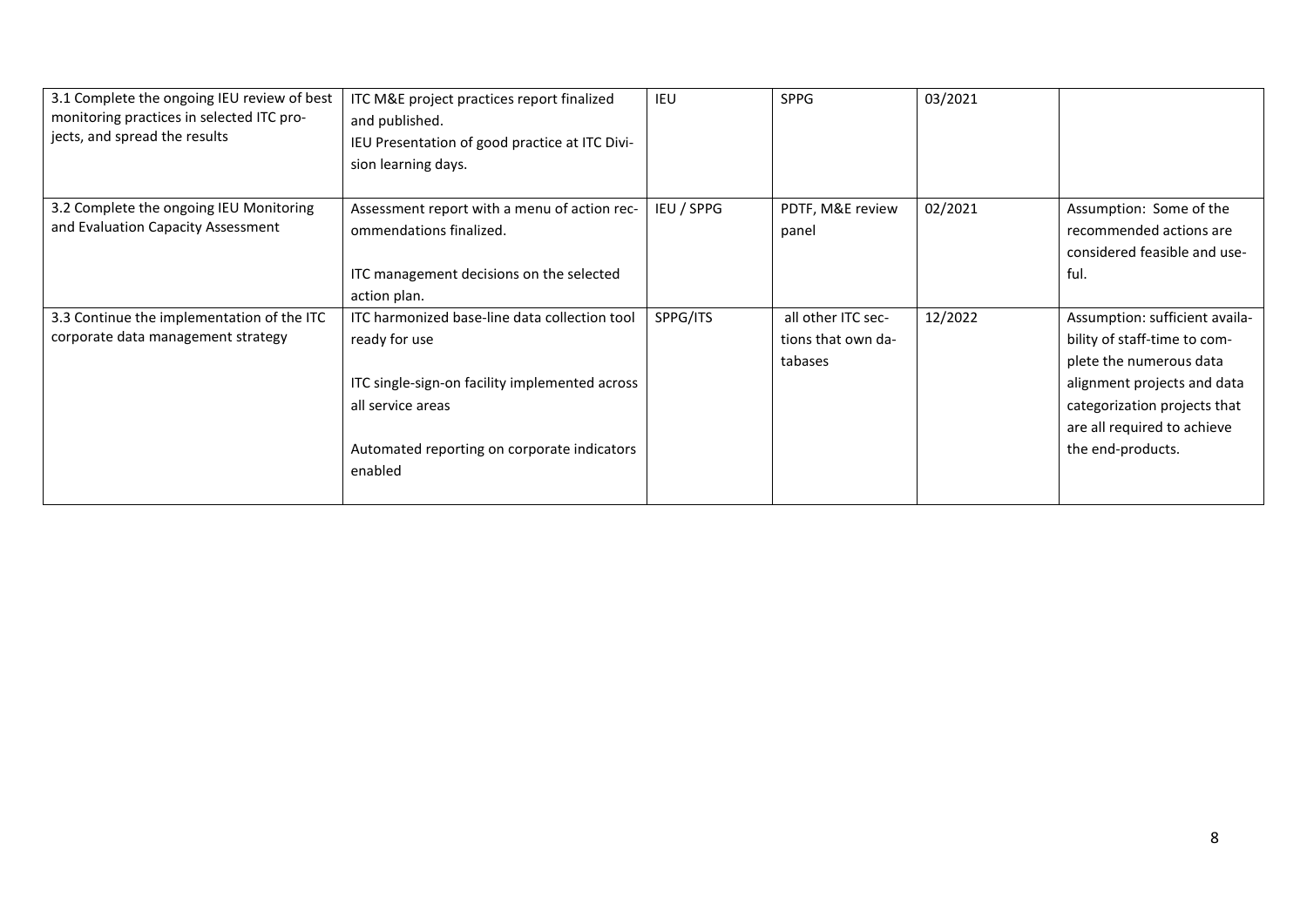|                                                                         | Recommendation No. 4: Enhancing project results sustainability:                                                                                                                                                                                                                                                                                                                                                                                                                                                                                                                                                                                                                                                                                                                                                                                                                                                                                                                                                                                                                                                                                                                                                                                                                                                                                                                                                |  |  |  |  |  |  |
|-------------------------------------------------------------------------|----------------------------------------------------------------------------------------------------------------------------------------------------------------------------------------------------------------------------------------------------------------------------------------------------------------------------------------------------------------------------------------------------------------------------------------------------------------------------------------------------------------------------------------------------------------------------------------------------------------------------------------------------------------------------------------------------------------------------------------------------------------------------------------------------------------------------------------------------------------------------------------------------------------------------------------------------------------------------------------------------------------------------------------------------------------------------------------------------------------------------------------------------------------------------------------------------------------------------------------------------------------------------------------------------------------------------------------------------------------------------------------------------------------|--|--|--|--|--|--|
|                                                                         | (a) Identify in the project cycle, the potential for replication and scaling-up of the project, and                                                                                                                                                                                                                                                                                                                                                                                                                                                                                                                                                                                                                                                                                                                                                                                                                                                                                                                                                                                                                                                                                                                                                                                                                                                                                                            |  |  |  |  |  |  |
|                                                                         | (b) Ensure the development and regular updating of exit strategies during project cycle, and their implementation.                                                                                                                                                                                                                                                                                                                                                                                                                                                                                                                                                                                                                                                                                                                                                                                                                                                                                                                                                                                                                                                                                                                                                                                                                                                                                             |  |  |  |  |  |  |
|                                                                         | Drafting of response assigned to: SPPG, Iris Hauswirth and PDTF, Stephan Blanc                                                                                                                                                                                                                                                                                                                                                                                                                                                                                                                                                                                                                                                                                                                                                                                                                                                                                                                                                                                                                                                                                                                                                                                                                                                                                                                                 |  |  |  |  |  |  |
| <b>Management Response and Justification:</b>                           |                                                                                                                                                                                                                                                                                                                                                                                                                                                                                                                                                                                                                                                                                                                                                                                                                                                                                                                                                                                                                                                                                                                                                                                                                                                                                                                                                                                                                |  |  |  |  |  |  |
| The recommendation is:<br>Accepted:<br>Partially accepted:<br>Rejected: | Focusing on sustainable results remains a front-and-centre priority for all ITC projects, ensuring that projects contribute to ITC's results frame-<br>work and deliver demonstrable results in the field alongside all project stakeholders. In this regard, ITC's Independent Evaluation Unit's AESR<br>X.<br>2020 acknowledged ITC's expertise and recognition in the Aid for Trade (AfT) arena and noted ITC's "agile, adaptable and innovative approach<br>as a strategic partner in fostering inclusive trade".<br>ITC's project development process requires all projects to elaborate on their approach to sustainability, local ownership and exit strategy. ITC<br>consistently adapt its delivery model and implementation strategy to work with reliable partners in the countries where it operates. The "train-<br>ing of trainers" model and ITC's work with implementing partners - which include a large number of local institutions, particularly local Busi-<br>ness Support Organisations (BSOs) - allows a strong multiplier's effect, and enables ITC's projects to remain "live" and to continue to deliver<br>benefits after the projects' operational and financial closure. As such, ITC's focus is on ensuring that capacities are built at the local level and<br>new initiatives can be assessed and put in place in the countries long after ITC's interventions are concluded. |  |  |  |  |  |  |
|                                                                         | ITC accepts this recommendation and strongly believes that good planning is at the core of project sustainability, leading to potential extension<br>and scaling-up of project interventions. As such, the ITC project portal (the internal online tool used by all project managers, SPPG and the<br>Project Design Taskforce to develop, document and track progress on project proposals and project implementation) formally requires all pro-<br>ject managers to address the issues of sustainability, local ownership and exit strategy under dedicated fields and templates to be reviewed<br>and cleared by the Project Design Taskforce and SMC, as illustrated in the extract presented below for a project currently in its design phase for<br>Tanzania:                                                                                                                                                                                                                                                                                                                                                                                                                                                                                                                                                                                                                                          |  |  |  |  |  |  |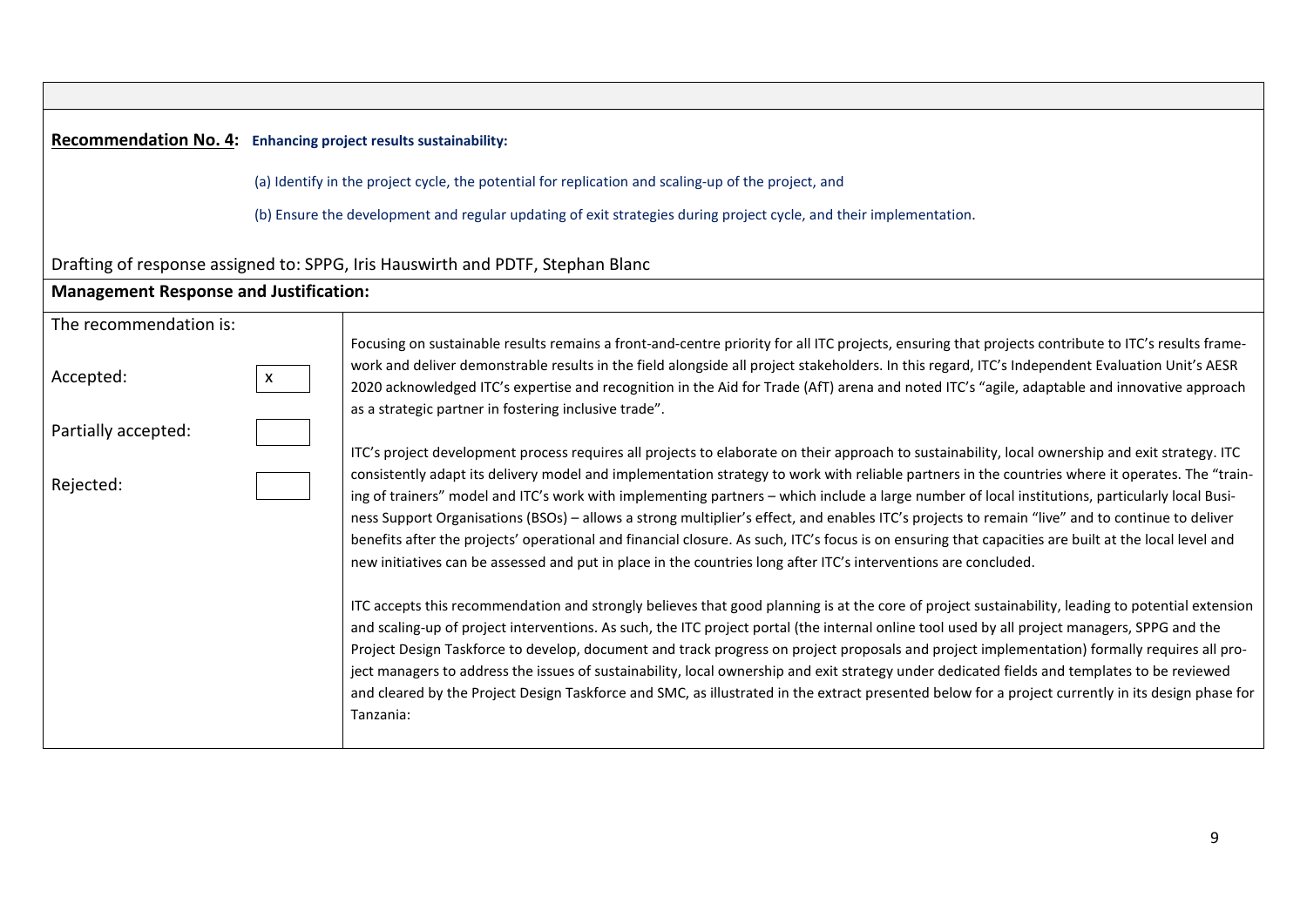| WBSE                            | SB-013617                                                                                                                                                                                                                      |       | Financial Account: Advance dashboard |          |              | TRTA Project - Plan - Ongoing            |      |                |                       |                     |
|---------------------------------|--------------------------------------------------------------------------------------------------------------------------------------------------------------------------------------------------------------------------------|-------|--------------------------------------|----------|--------------|------------------------------------------|------|----------------|-----------------------|---------------------|
| Project<br>Developer            | <b>TURREL, Sebastien</b>                                                                                                                                                                                                       |       |                                      |          |              |                                          | Plan | Implementation | · Operational Closure | - Financial Closure |
| Project Dates                   | 01-Feb 2021 - 01-Feb 2025                                                                                                                                                                                                      |       |                                      |          |              |                                          |      |                |                       |                     |
| Section *                       | <b>DCPIOA</b>                                                                                                                                                                                                                  | Chief | PHOOLCHUND                           | Director | SHAH, Ashish | <b>Pending task</b>                      |      | Assigned to    |                       |                     |
| <b>Total Budget</b>             | 3.77m                                                                                                                                                                                                                          |       | Ruben                                |          |              | Submit project for implementation        |      |                | Project Manager       | See details         |
|                                 |                                                                                                                                                                                                                                |       |                                      |          |              |                                          |      |                |                       |                     |
|                                 | Fields marked * are mandatory and must be completed for all projects                                                                                                                                                           |       |                                      |          |              |                                          |      |                |                       |                     |
|                                 | If this information is already provided in the funder's template, please indicate in each relevant chapter the related page number in the funder's agreement. Please ensure the donor's documents are uploaded in the Document |       |                                      |          |              |                                          |      |                |                       |                     |
| <b>IMPLEMENTATION STRATEGY*</b> |                                                                                                                                                                                                                                |       |                                      |          |              |                                          |      | v.             |                       |                     |
|                                 | <b>COHERENCE WITH OTHER INTERVENTIONS</b>                                                                                                                                                                                      |       |                                      |          |              |                                          |      |                |                       |                     |
|                                 | <b>SUSTAINABILITY AND LOCAL OWNERSHIP!</b>                                                                                                                                                                                     |       |                                      |          |              |                                          |      | ₽              |                       |                     |
|                                 |                                                                                                                                                                                                                                |       |                                      |          |              |                                          |      |                |                       |                     |
| <b>EXIT STRATEGY</b>            |                                                                                                                                                                                                                                |       |                                      |          |              |                                          |      | v.             |                       |                     |
|                                 |                                                                                                                                                                                                                                |       |                                      |          |              |                                          |      |                |                       |                     |
|                                 |                                                                                                                                                                                                                                |       |                                      |          |              |                                          |      |                |                       |                     |
| <b>Business Owner: OED/SPPG</b> |                                                                                                                                                                                                                                |       |                                      |          |              | C International Trade Centre 2012 - 2020 |      |                |                       |                     |
|                                 |                                                                                                                                                                                                                                |       |                                      |          |              |                                          |      |                |                       |                     |
|                                 | The AESR 2020 report also noted that most of ITC projects' 2019 evaluations concluded that "changes achieved were likely to continue once                                                                                      |       |                                      |          |              |                                          |      |                |                       | Support: DPS/IT&S   |
|                                 | the interventions were completed" and that "success was explicitly linked to accomplished work". AESR 2020 refers to a number of ITC's pro-                                                                                    |       |                                      |          |              |                                          |      |                |                       |                     |
|                                 | jects that can be considered as pilots, demonstrating ITC's agile and nimble approach that has led to repeated interest from funders and bene-                                                                                 |       |                                      |          |              |                                          |      |                |                       |                     |
|                                 | ficiaries to rely on, and call upon ITC's expertise. The substantial increase in ITC's project pipeline over the past three years is a case in point.                                                                          |       |                                      |          |              |                                          |      |                |                       |                     |
|                                 | ITC noted and accepts the recommendation (a) to identify the potential for replication and scaling up of projects as part of the project cycle.                                                                                |       |                                      |          |              |                                          |      |                |                       |                     |
|                                 | This recommendation will be included in an updated version of the project management template and guidelines available to all ITC staff on                                                                                     |       |                                      |          |              |                                          |      |                |                       |                     |
|                                 | the ITC project portal. It will also be included in guidance on topics to regularly discuss in project management / steering meetings.                                                                                         |       |                                      |          |              |                                          |      |                |                       |                     |
|                                 | With regard to recommendation (b) ITC will put increased emphasis on identifying exit strategies at project design stage and on the regular                                                                                    |       |                                      |          |              |                                          |      |                |                       |                     |
|                                 | updating of exit strategies during project implementation. This includes the identification of follow-up measures, if needed, that will re-inforce                                                                             |       |                                      |          |              |                                          |      |                |                       |                     |
|                                 | opportunities for long-lasting changes. ITC also plans to require project managers to consider different aspects of project sustainability as a                                                                                |       |                                      |          |              |                                          |      |                |                       |                     |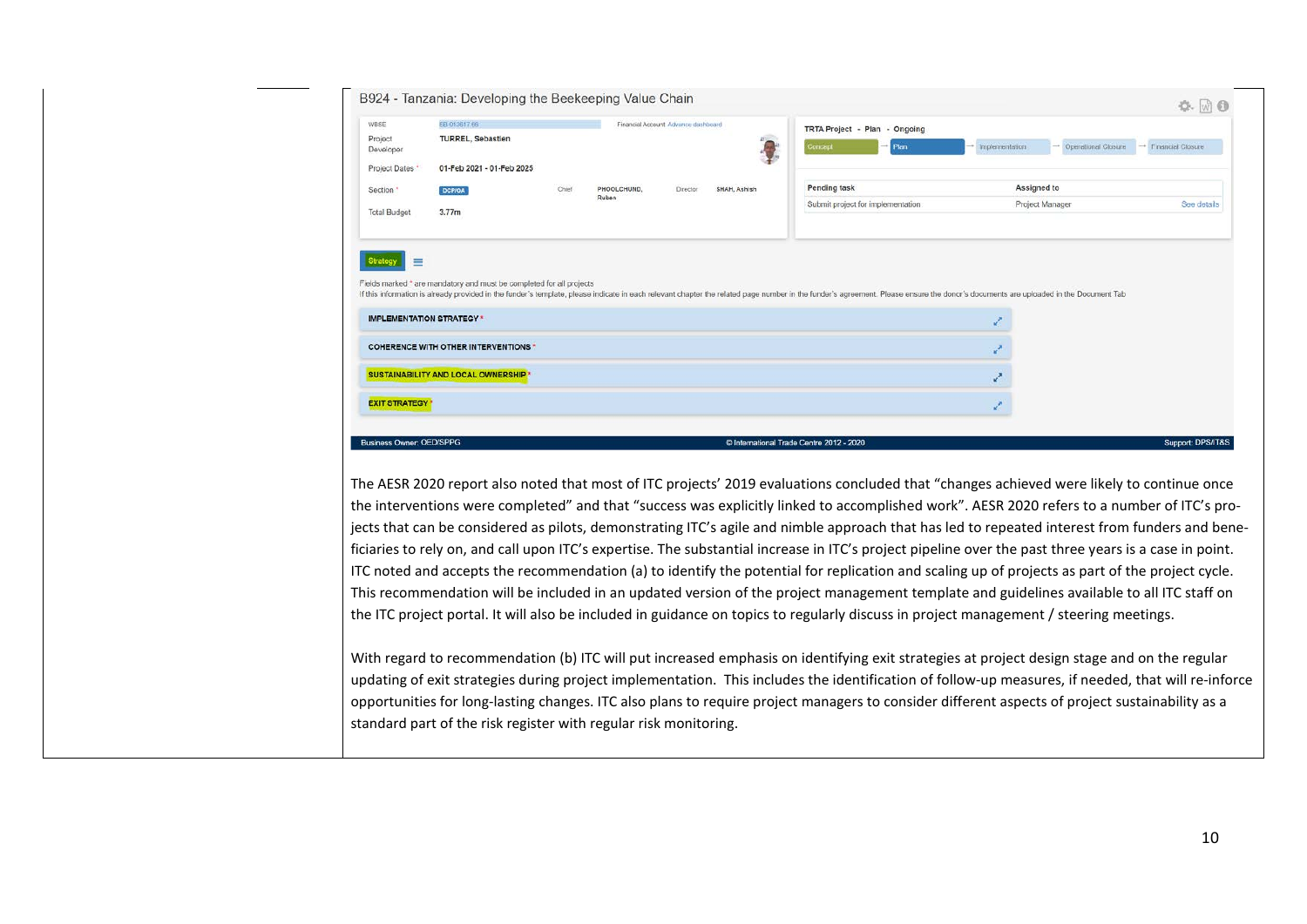| <b>Action Plan and Responsibilities:</b>         |                                                |                 |                      |                |                                  |
|--------------------------------------------------|------------------------------------------------|-----------------|----------------------|----------------|----------------------------------|
| <b>Actions:</b>                                  | <b>Expected Result and means of verifi-</b>    | Responsible     | Contributing*        | Implementation | <b>Remarks</b>                   |
|                                                  | cation                                         | office or part- | Section(s) or        | deadline       |                                  |
|                                                  |                                                | ner             | partner(s)           |                |                                  |
| 4.1. Ensure that all project proposals inte-     | All project proposals submitted for review by  | PDTF, Project   | SPPG, Chiefs, Direc- | 06/2021        | Assumption:                      |
| grate a detailed outline of the "Sustainabil-    | the Project Design Taskforce and subsequent    | Managers        | tors                 |                | ITC projects continue to oper-   |
| ity", "Local Ownership" and "Exit Strategy"      | SMC approval to include a detailed outline of  |                 |                      |                | ate in a context allowing flex-  |
| as indicated in ITC's project development        | the project's proposed sustainability, local   |                 |                      |                | ibility and adaptability to ad-  |
| guidelines and project portal mandatory re-      | ownership and exit strategy that is to be up-  |                 |                      |                | dress the complex environ-       |
| quirements.                                      | dated at the end of the inception phase. Pro-  |                 |                      |                | ment in which they operate       |
|                                                  | jects not adequately covering these issues to  |                 |                      |                |                                  |
|                                                  | be returned to project managers for further    |                 |                      |                |                                  |
|                                                  | work.                                          |                 |                      |                |                                  |
| 4.2 Add a new entry field in the ITC project     | Project Managers identify the potential for    | PDTF, Project   | SPPG, ITS, Chiefs,   | 06/2021        | <b>Assumption: ITS resources</b> |
| document templates and project portal un-        | replication and scaling up of their projects,  | Managers,       | <b>Directors</b>     |                | available                        |
| der the "Strategy" component requesting          | during project design as well as implementa-   |                 |                      |                |                                  |
| Project Managers to identify the potential       | tion.                                          |                 |                      |                |                                  |
| for scaling up & replication.                    | Means of verification: New tab "Scaling up /   |                 |                      |                |                                  |
|                                                  | Replication" available in the project portal.  |                 |                      |                |                                  |
|                                                  | Relevant information provided by project       |                 |                      |                |                                  |
|                                                  | managers on potential for scaling-up           |                 |                      |                |                                  |
| 4.3 At the design and inception stage, sus-      | Project risk registers, and quarterly and / or | PDTF, SPPG      |                      | 08/2021        |                                  |
| tainability and scaling aspects to be inte-      | half-yearly project risk reporting in the pro- |                 |                      |                |                                  |
| grated in the project risk register, followed    | ject portal.                                   |                 |                      |                |                                  |
| by regular risk monitoring and reporting dur-    |                                                |                 |                      |                |                                  |
| ing project implementation.                      |                                                |                 |                      |                |                                  |
| 4.4 IEU to provide regular briefings to all rel- | Regular ITC learning events.                   | IEU             | SPPG, Division Di-   | 08/2021        |                                  |
| evant ITC staff on results of impact sustaina-   |                                                |                 | rectors              |                |                                  |
| bility assessments, project evaluations /        |                                                |                 |                      |                |                                  |
| AESR / Project Closure Reports in relation to    |                                                |                 |                      |                |                                  |
| Project Results and lessons to be learnt.        |                                                |                 |                      |                |                                  |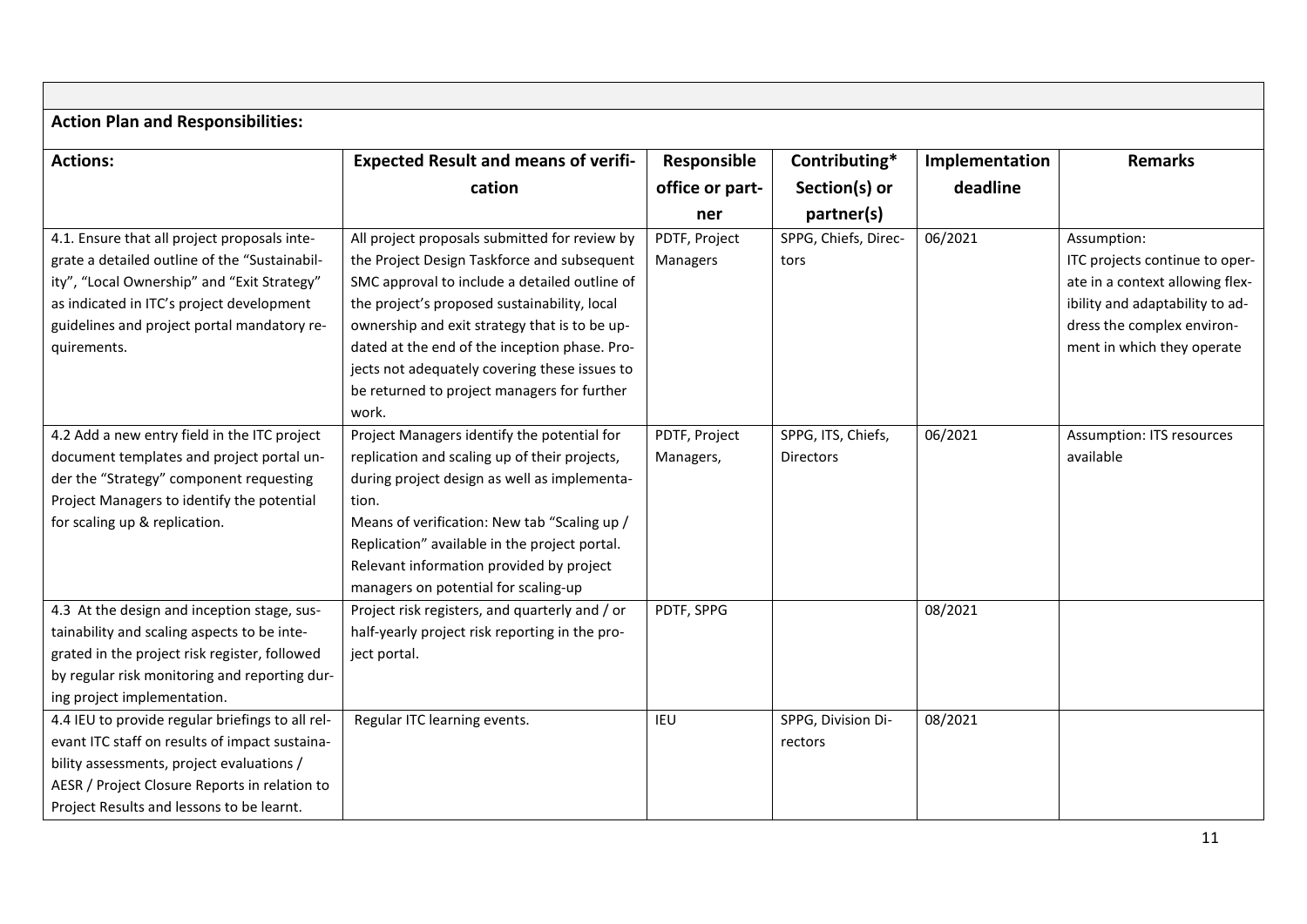#### **Recommendation No. 5: Build on good project field office performance and coordination:**

(a) Introduce an induction process in particular for project management staff in the field, to ensure they share a sufficient knowledge of ITC, and

(b) Identify and enforce protocols and good practices to work effectively through project field offices and to ensure good coordination among field personnel and among field and HQ personnel.

#### Drafting of response assigned to: DCP, Ashish Shah

#### **Management Response and Justification:**

| The recommendation is: |                                                                                                                                                |
|------------------------|------------------------------------------------------------------------------------------------------------------------------------------------|
|                        | ITC fully supports and has already put in place modalities to further improve project field office performance and coordination. These efforts |
| Accepted:              | will benefit both ITC HQ staff and field personnel, leading to more efficiencies and better information sharing. ITC has developed a number of |
|                        | action points leading to increased synergies between HQ and the field. This includes (a) introducing and consistently implementing induction   |
|                        | processes and ensuring information sharing for field personnel - to ensure they have a better insight and sufficient knowledge of ITC's work,  |
| Partially accepted:    | and (b) identifying and implementing good practices to ensure better coordination among field and HQ personnel. These actions points were      |
|                        | developed following the first-ever visit to ITC by more than 50 field personnel in summer 2019 and endorsed by ITC's Senior Management         |
|                        | Committee. ITC's Innovation Lab is working with the Project Design Taskforce to support the implementation of these action points with inputs  |
| Rejected:              | from other sections.                                                                                                                           |
|                        |                                                                                                                                                |

#### **Action Plan and Responsibilities:**

| <b>Actions:</b>                               | <b>Expected Result and means of verifi-</b>     | Responsible      | Contributing* | Implementation | <b>Remarks</b>                 |
|-----------------------------------------------|-------------------------------------------------|------------------|---------------|----------------|--------------------------------|
|                                               | cation                                          | office or part-  | Section(s) or | deadline       |                                |
|                                               |                                                 | ner              | partner(s)    |                |                                |
| 5.1 Updating current field personnel list per | a) All ITC field personnel have an ITC email    | ITC HQ's Project | ITS / HR      | Q1 2021        | Assumptions:                   |
| project in ITC's Project Portal               | address                                         | Managers         |               |                | -All ITC HQ's Project Manag-   |
|                                               | b) All ITC field personnel able to access the   |                  |               |                | ers update the Project Portal  |
|                                               | ITC Intranet and various UN intranets and       |                  |               |                | in line with instructions sent |
|                                               | their resources, including ITC's Project Portal |                  |               |                | by PDTF and with established   |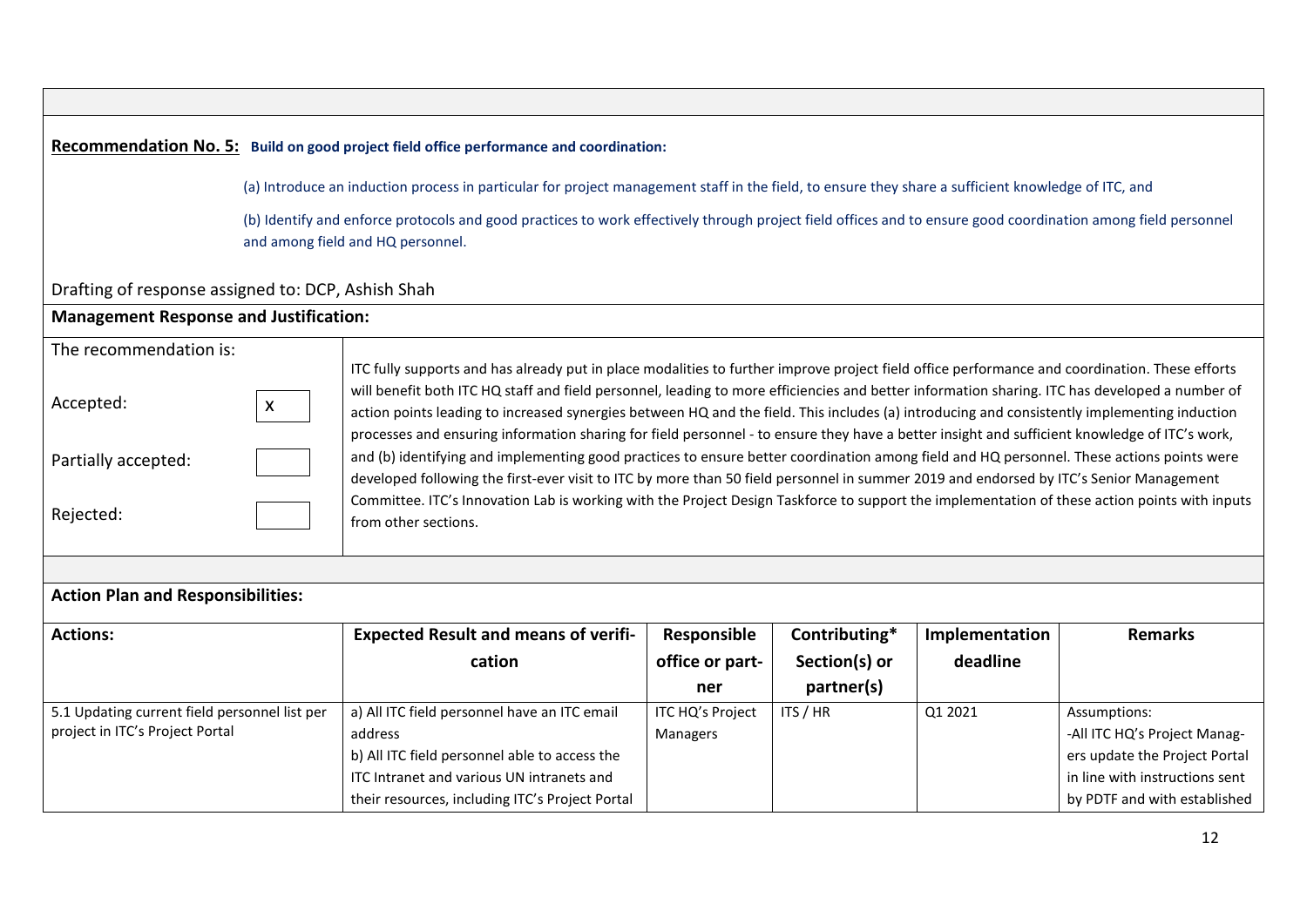|                                                | c) All ITC field personnel receive official docu-  |          |                  |                     | timeframe, and keep it con-      |
|------------------------------------------------|----------------------------------------------------|----------|------------------|---------------------|----------------------------------|
|                                                | ments sent by email to 'All ITC'                   |          |                  |                     | stantly up to date               |
|                                                | d) All ITC field personnel informed on staff       |          |                  |                     | - ITC's technical infrastruc-    |
|                                                | talks, briefings and relevant trainings            |          |                  |                     | ture allows for an increased     |
|                                                | e) All ITC field personnel regularly updated       |          |                  |                     | number of hybrid team meet-      |
|                                                | on ITC Missions going to their respective          |          |                  |                     | ings (e.g. meeting rooms         |
|                                                | countries                                          |          |                  |                     | equipped with video-confer-      |
|                                                | f) All ITC field personnel listed on the ITC staff |          |                  |                     | encing facilities) in support of |
|                                                | list under each project in ITC's Project Portal    |          |                  |                     | effective and efficient          |
|                                                |                                                    |          |                  |                     | HQ/Field personnel interac-      |
|                                                | These expected results will ensure that the        |          |                  |                     | tion                             |
|                                                | needs expressed by ITC's field personnel dur-      |          |                  |                     |                                  |
|                                                | ing their visit to ITC in July 2019 (related to    |          |                  |                     |                                  |
|                                                | being able to access ITC relevant infor-           |          |                  |                     |                                  |
|                                                | mation) are fully taken into account.              |          |                  |                     |                                  |
|                                                |                                                    |          |                  |                     |                                  |
|                                                | Means of verification:                             |          |                  |                     |                                  |
|                                                | Intracen email for all field personnel, access     |          |                  |                     |                                  |
|                                                | to Intranet; field personnel regularly joining     |          |                  |                     |                                  |
|                                                | trainings, briefings and staff talks; field per-   |          |                  |                     |                                  |
|                                                | sonnel included in Project Team list; field        |          |                  |                     |                                  |
|                                                | personnel notified about ITC missions going        |          |                  |                     |                                  |
|                                                | to their respective countries.                     |          |                  |                     |                                  |
|                                                |                                                    |          |                  |                     |                                  |
| 5.2 Organizing regular induction pro-          | a) ITC field personnel able to register for rele-  | HR / ITS | PDTF / SME Trade | Already started and | Assumption:                      |
| grammes (including trainings and selected      | vant courses from the ITC's SME Trade Acad-        |          | Academy          | progress on-going   | Relevant trainings, courses,     |
| courses) for ITC field personnel.              | emy in order to enhance their knowledge on         |          |                  |                     | briefings and staff talks are    |
| The first induction process took place in July | desired topics (in line with what they re-         |          |                  |                     | correctly and timely commu-      |
| 2019, when 50+ ITC field personnel came to     | quested during their visit in July 2019 and af-    |          |                  |                     | nicated to ITC's field person-   |
| Geneva for one week at the occasion of the     | terwards)                                          |          |                  |                     | nel by HR, CE, and ITC's pro-    |
| JAG 2019 and were trained on ITC's admin       | b) ITC field personnel able to participate in all  |          |                  |                     | ject managers                    |
| procedures, operations, technical offerings.   | relevant trainings organized by ITC, such as       |          |                  |                     |                                  |
| There were group sessions during which         |                                                    |          |                  |                     |                                  |
| ITC's HQ listened to the field personnel       |                                                    |          |                  |                     |                                  |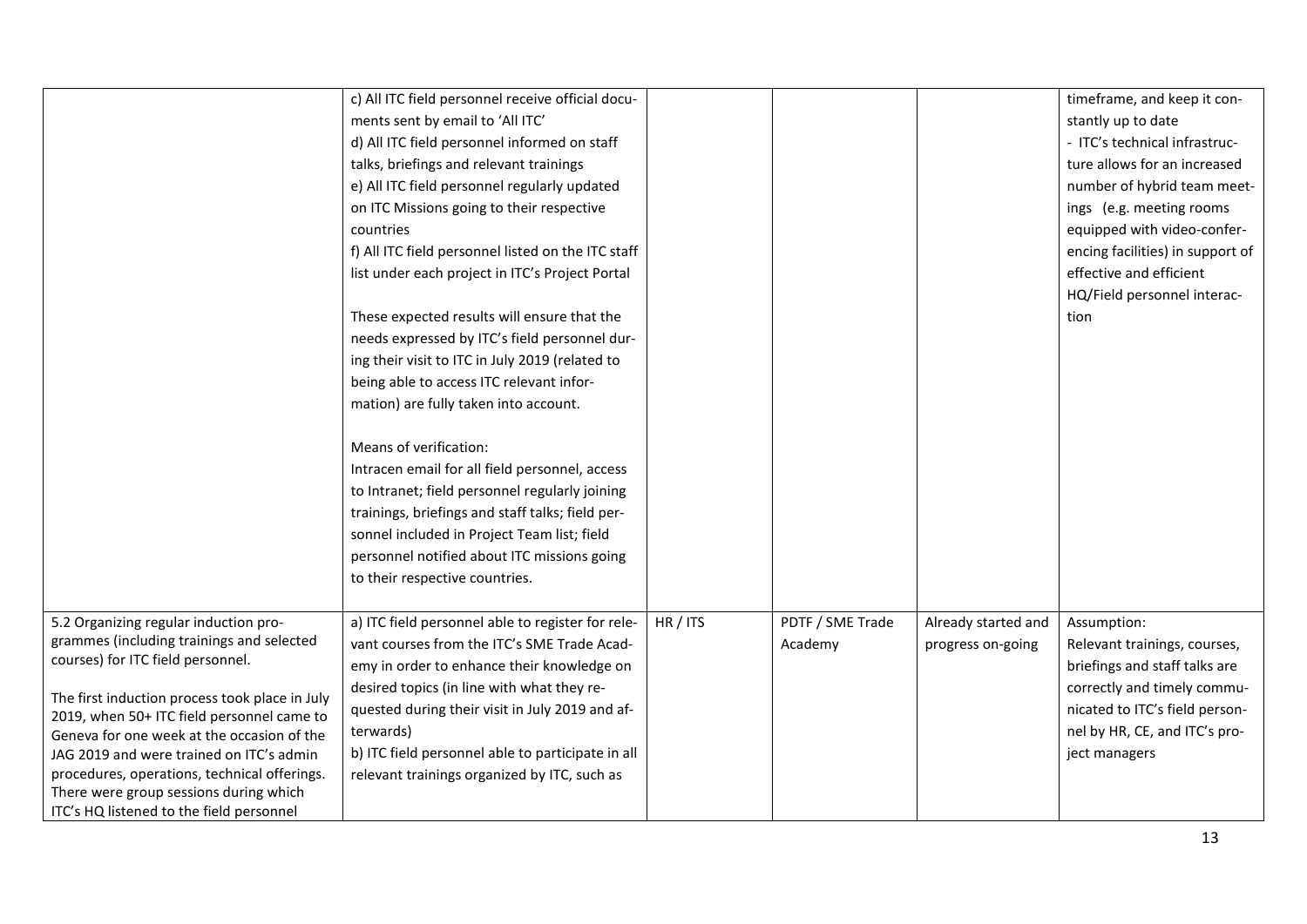| needs and requests. The action points ITC is                                       | the next sessions of the Training for Impact    |                 |                         |                       |                               |
|------------------------------------------------------------------------------------|-------------------------------------------------|-----------------|-------------------------|-----------------------|-------------------------------|
| implementing during 2020 and beyond di-                                            | and Compliance (TFIC)                           |                 |                         |                       |                               |
| rectly respond to these identified needs, as                                       |                                                 |                 |                         |                       |                               |
| well as with subsequent surveys to ensure<br>those needs are still relevant today. | These expected results will ensure that the     |                 |                         |                       |                               |
|                                                                                    | needs expressed by ITC's field personnel dur-   |                 |                         |                       |                               |
| Relevant ITC field personnel also partici-                                         | ing their visit to ITC in July 2019 (related to |                 |                         |                       |                               |
| pated in the Training for Impact and Compli-                                       | being able to improve their knowledge about     |                 |                         |                       |                               |
| ance organized by ITC HQ in October 2020.                                          | ITC's operations and technical offers) are      |                 |                         |                       |                               |
|                                                                                    | taken into account.                             |                 |                         |                       |                               |
| Finally, ITC field personnel are now able to                                       |                                                 |                 |                         |                       |                               |
| participate in relevant webinars, staff talks                                      | Means of verification:                          |                 |                         |                       |                               |
| and briefings.                                                                     | Number of field personnel participating in      |                 |                         |                       |                               |
|                                                                                    | trainings, briefings, staff talks.              |                 |                         |                       |                               |
| 5.3 Collecting best practices & lessons                                            | <b>Expected Result:</b>                         | Innovation Lab  | PDTF / ITS / ITC HQ     | First session to take | Assumption:                   |
| learned from ITC field personnel through                                           |                                                 |                 |                         |                       |                               |
| specific Knowledge Sharing Sessions.                                               | ITC field personnel be able to share their rich |                 | <b>Project Managers</b> | place most likely in  |                               |
|                                                                                    | field knowledge with HQ staff, thus inspiring   |                 |                         | Q1 2021               | ITC Field personnel find the  |
| Proposed topic for the first session: "How                                         | sharing of information, innovation and new      |                 |                         |                       | time to attend such sessions, |
| ITC projects help SMEs and BSOs in the field                                       | initiatives which are mutually beneficial       |                 |                         |                       | and are encouraged by ITC     |
| build recovery and resilience plans in the                                         | Means of verification:                          |                 |                         |                       | Project Managers to do so     |
| post-COVID scenario"                                                               | Number of sessions organized and number of      |                 |                         |                       |                               |
|                                                                                    | field personnel participating                   |                 |                         |                       |                               |
| 5.4 Organising an all ITC email at regular in-                                     | a) All ITC HQ personnel will have full infor-   | CE and HR / ITC | PDTF / ITS              | Already started and   | Assumption:                   |
| tervals (or via monthly newsletter) to intro-                                      | mation on existing and new field personnel      | Project Manag-  |                         | in progress. To be    | Project Managers and HR       |
| duce field personnel                                                               | (as requested during induction week in July     | ers             |                         | finalized by Q1       | regularly communicate to CE   |
|                                                                                    |                                                 |                 |                         |                       |                               |
|                                                                                    | 2019)                                           |                 |                         | 2021                  | new hired field staff         |
|                                                                                    |                                                 |                 |                         |                       |                               |
|                                                                                    | Means of verification:                          |                 |                         |                       |                               |
|                                                                                    | All ITC emails and monthly newsletters intro-   |                 |                         |                       |                               |
|                                                                                    | ducing ITC's field personnel                    |                 |                         |                       |                               |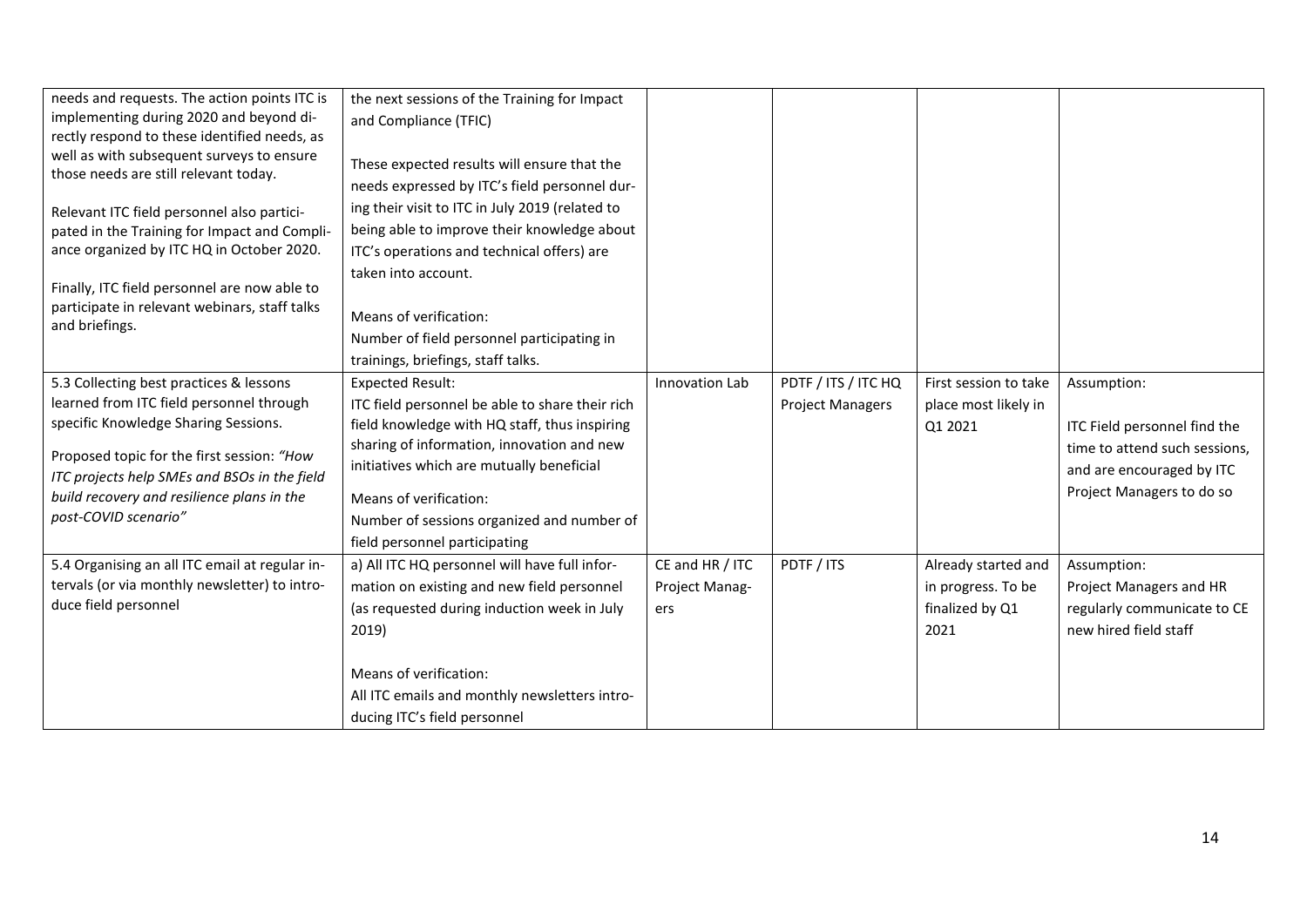#### **Recommendation No. 6: Implement corporate strategy to engage in UN Sustainable Development Cooperation Frameworks:**

(a) Finalize and adopt a corporate strategy to engage more systematically in UN Sustainable Development Cooperation Frameworks, and

(b) Enforce this strategy, including training requirements for ITC Country Officers about how and why to engage in UN Sustainable Development Cooperation Frameworks.

#### Drafting of response assigned to: DCP, Ashish Shah

#### **Management Response and Justification:**

| The recommendation is:                   |                                                                                                                                          |                                                                                                                                                |                 |               |                |                |  |  |
|------------------------------------------|------------------------------------------------------------------------------------------------------------------------------------------|------------------------------------------------------------------------------------------------------------------------------------------------|-----------------|---------------|----------------|----------------|--|--|
|                                          |                                                                                                                                          | This recommendation is accepted as it fully aligns with ITC's ongoing initiative to develop and implement a corporate strategy for its engage- |                 |               |                |                |  |  |
| $\mathsf{X}$<br>Accepted:                | ment in the UN Sustainable Development Cooperation Frameworks (UNSDCFs). In the Strategic Plan 2018-2021, ITC made a commitment to       |                                                                                                                                                |                 |               |                |                |  |  |
|                                          | reinforce its engagement in the UN Development Assistance Frameworks, which have been superseded by UNSDCFs, and to work together        |                                                                                                                                                |                 |               |                |                |  |  |
|                                          |                                                                                                                                          | with national governments, institutions and UN Country Teams to prioritize good trade in development agendas. In February 2020, the Inde-      |                 |               |                |                |  |  |
| Partially accepted:                      | pendent Evaluation Unit presented to ITC's Senior Management Committee an evaluation report on ITC's participation and performance in    |                                                                                                                                                |                 |               |                |                |  |  |
|                                          |                                                                                                                                          | Delivering as One (DaO), a guiding principle of UNSDCFs. This report highlighted that ITC's engagement in DaO generated positive experiences   |                 |               |                |                |  |  |
|                                          |                                                                                                                                          | and useful lessons while advocating stronger internal policy guidance for more constant and systematic interaction with field stakeholders. In |                 |               |                |                |  |  |
| Rejected:                                |                                                                                                                                          | the management response to this report, ITC committed to develop a corporate strategy to engage in UNSDCFs in a more organized and har-        |                 |               |                |                |  |  |
|                                          | monized manner. With regard to training on UNSDCFs for Country Managers, ITC will make full use of e-courses provided by the UN Develop- |                                                                                                                                                |                 |               |                |                |  |  |
|                                          | ment Coordination Office (DCO) and the UN System Staff College (UNSSC). If deemed necessary, ITC will also develop its own training pro- |                                                                                                                                                |                 |               |                |                |  |  |
|                                          |                                                                                                                                          | grammes for Country Managers to address their needs within the specific context of ITC.                                                        |                 |               |                |                |  |  |
|                                          |                                                                                                                                          |                                                                                                                                                |                 |               |                |                |  |  |
| <b>Action Plan and Responsibilities:</b> |                                                                                                                                          |                                                                                                                                                |                 |               |                |                |  |  |
| <b>Actions:</b>                          |                                                                                                                                          | <b>Expected Result and means of verifi-</b>                                                                                                    | Responsible     | Contributing* | Implementation | <b>Remarks</b> |  |  |
|                                          |                                                                                                                                          | cation                                                                                                                                         | office or part- | Section(s) or | deadline       |                |  |  |
|                                          |                                                                                                                                          |                                                                                                                                                | ner             | partner(s)    |                |                |  |  |
| 6.1 Adoption of the ITC UNSDCF Engage-   |                                                                                                                                          | <b>ITC UNSDCF Engagement Strategy adopted</b>                                                                                                  | DCP, SMC        |               | Q1 2021        |                |  |  |
| ment Strategy                            |                                                                                                                                          | by the senior management                                                                                                                       |                 |               |                |                |  |  |
|                                          |                                                                                                                                          |                                                                                                                                                |                 |               |                |                |  |  |